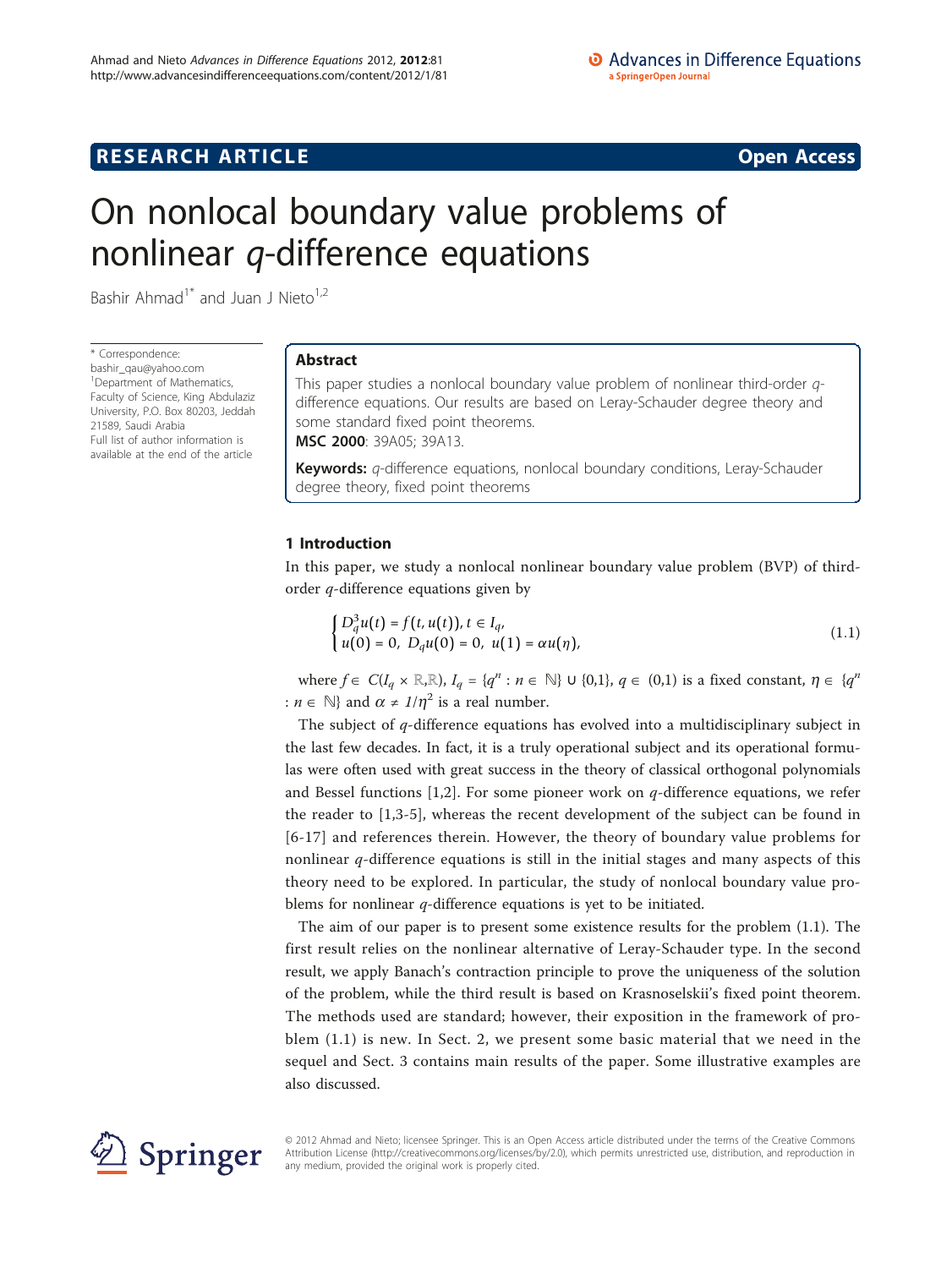### 2 Preliminaries

Let us recall some basic concepts of  $q$ -calculus [[8,9\]](#page-9-0).

For  $0 < q < 1$ , we define the q-derivative of a real-valued function f as

$$
D_q f(t) = \frac{f(t) - f(qt)}{(1 - q)t}, \quad t \in I_q - \{0\}, \quad D_q f(0) = \lim_{t \to 0} D_q f(t).
$$

Note that

$$
\lim_{q\to 1^-}D_qf(t)=f'(t).
$$

The higher order  $q$ -derivatives are defined inductively as

$$
D_q^0f(t)=f(t),\quad D_q^nf(t)=D_qD_q^{n-1}f(t),\quad n\in\mathbb{N}.
$$

For example,  $D_q(t^k) = [k]_q t^{k-1}$ , where k is a positive integer and the q-bracket  $[k]_q =$  $(q<sup>k</sup> - 1)/(q - 1)$ . In particular,  $D_q(t^2) = (1 + q)t$ .

For  $y \ge 0$ , let us set  $\mathcal{J}_y = \{yq^n : n \in \mathbb{N} \cup \{0\}\} \cup \{0\}$  and define the definite q-integral of a function  $f: \mathcal{J}_y \to \mathbb{R}$  by

$$
I_{q}f(y) = \int_{0}^{y} f(s)d_{q}s = \sum_{n=0}^{\infty} \gamma(1-q)q^{n}f(\gamma q^{n})
$$

provided that the series converges. For *b*<sub>1</sub>, *b*<sub>2</sub> ∈  $\mathcal{J}_y(b_1 = yq^{n_1}, b_2 = yq^{n_2}$  for some  $n_1, n_2 \in \mathbb{N}$ ), we define

$$
\int_{b_1}^{b_2} f(s) d_q s = I_q f(b_2) - I_q f(b_1) = (1-q) \sum_{n=0}^{\infty} q^n [b_2 f(b_2 q^n) - b_1 f(b_1 q^n)].
$$

Similarly, we have

$$
I_q^0f(t)=f(t),\quad I_q^n f(t)=I_q I_q^{n-1}f(t),\quad n\in\mathbb{N}.
$$

Observe that

$$
D_q I_q f(x) = f(x),\tag{2.1}
$$

and if f is continuous at  $x = 0$ , then

$$
I_q D_q f(x) = f(x) - f(0).
$$

This implies that if  $D_qf(t) = \sigma(t)$ , then  $f(t) = I_q\sigma(t) + c$ , where c is an arbitrary constant.

In  $q$ -calculus, the product rule and integration by parts formula are

$$
D_q(gh)(t) = D_qg(t)h(t) + g(qt)D_qh(t),
$$
\n(2.2)

$$
\int_{0}^{x} f(t)D_{q}g(t)dqt = [f(t)g(t)]_{0}^{x} - \int_{0}^{x} D_{q}f(t)g(qt)d_{q}t.
$$
\n(2.3)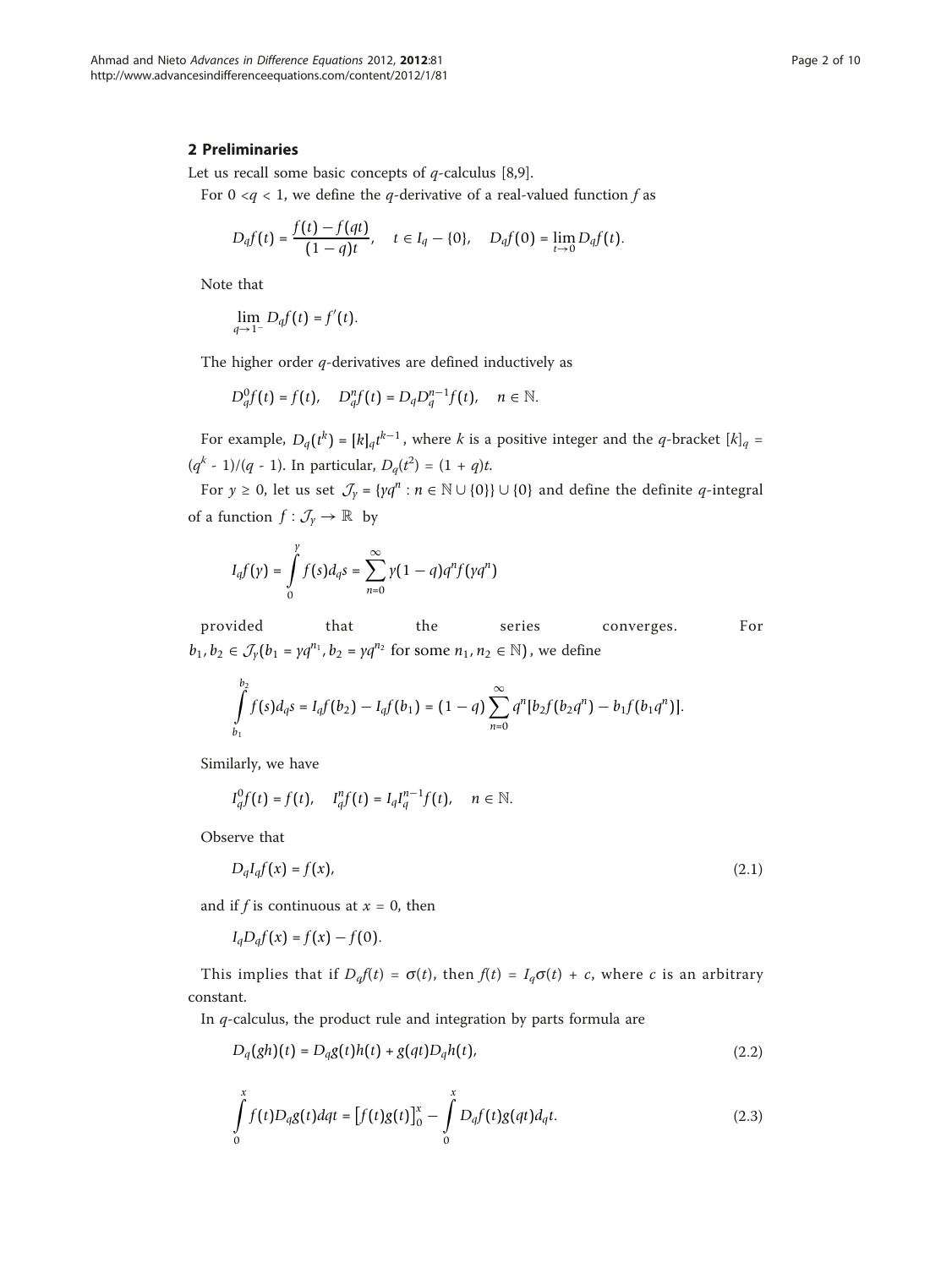In the limit  $q \to 1$ , the above results correspond to their counterparts in standard calculus.

For  $f, g: \mathcal{J}_y \to \mathbb{R}$ , it is possible to introduce an inner product

$$
\langle f, g \rangle = \int_{0}^{1} f(t)g(t)d_qt
$$

and the resulting Hilbert space is denoted by  $L_q^2(0,1)$ .

As argued in  $[16]$  $[16]$ , we can write the solution of the third-order q-difference equation  $D_q^3 u(t) = v(t)$  in the following form:

$$
u(t) = \int_{0}^{t} (\alpha_1(q)t^2 + \alpha_2(q)ts + \alpha_3(q)s^2)v(s)d_qs + a_0 + a_1t + a_2t^2,
$$
 (2.4)

where  $a_0$ ,  $a_1$ ,  $a_2$  are arbitrary constants and  $\alpha_1(q)$ ,  $\alpha_2(q)$ ,  $\alpha_3(q)$  can be fixed appropriately.

Choosing  $\alpha_1(q) = 1/(1 + q)$ ,  $\alpha_2(q) = -q$ ,  $\alpha_3(q) = q^3/(1 + q)$  and using (2.1) and (2.2), we find that

$$
D_q u(t) = \int\limits_0^t t v(s) d_q s - \int\limits_0^t q s v(s) d_q s, \ D_q^2 u(t) = \int\limits_0^t v(s) d_q s, D_q^3 u(t) = v(t).
$$

Thus, the solution (2.4) of  $D_q^3u(t) = v(t)$  takes the form

$$
u(t) = \int_{0}^{t} \left( \frac{t^2 + q^3 s^2}{1 + q} - q t s \right) v(s) d_q s + a_0 + a_1 t + a_2 t^2.
$$
 (2.5)

**Lemma 2.1** The BVP  $(1.1)$  is equivalent to the integral equation

$$
u(t) = \int_{0}^{t} \left( \frac{t^2 + q^3 s^2}{1 + q} - qts \right) f(s, u(s)) d_q s + \frac{t_2}{1 - \alpha \eta^2}
$$
  
 
$$
\times \left[ \alpha \int_{0}^{\eta} \left( \frac{\eta^2 + q^3 s^2}{1 + q} - q\eta s \right) f(s, u(s)) d_q s - \int_{0}^{1} \left( \frac{1 + q^3 s^2}{1 + q} - qs \right) f(s, u(s)) d_q s \right].
$$
 (2.6)

**Proof.** In view of (2.5), the solution of  $D_q^3 u = f(t, u)$  can be written as

$$
u(t) = \int_{0}^{t} \left( \frac{t^2 + q^3 s^2}{1 + q} - q t s \right) f(s, u(s)) d_q s + a_0 + a_1 t + a_2 t^2,
$$
 (2.7)

where  $a_1$ ,  $a_2$ ,  $a_2$  are arbitrary constants. Using the boundary conditions of (1.1) in (2.7), we find that  $a_0 = 0$ ,  $a_1 = 0$  and

$$
a_2 = \frac{1}{1 - \alpha \eta^2} \left[ \alpha \int_0^{\eta} \left( \frac{\eta^2 + q^3 s^2}{1 + q} - q \eta s \right) f(s, u(s)) d_q s - \int_0^1 \left( \frac{1 + q^3 s^2}{1 + q} - q s \right) f(s, u(s)) d_q s \right].
$$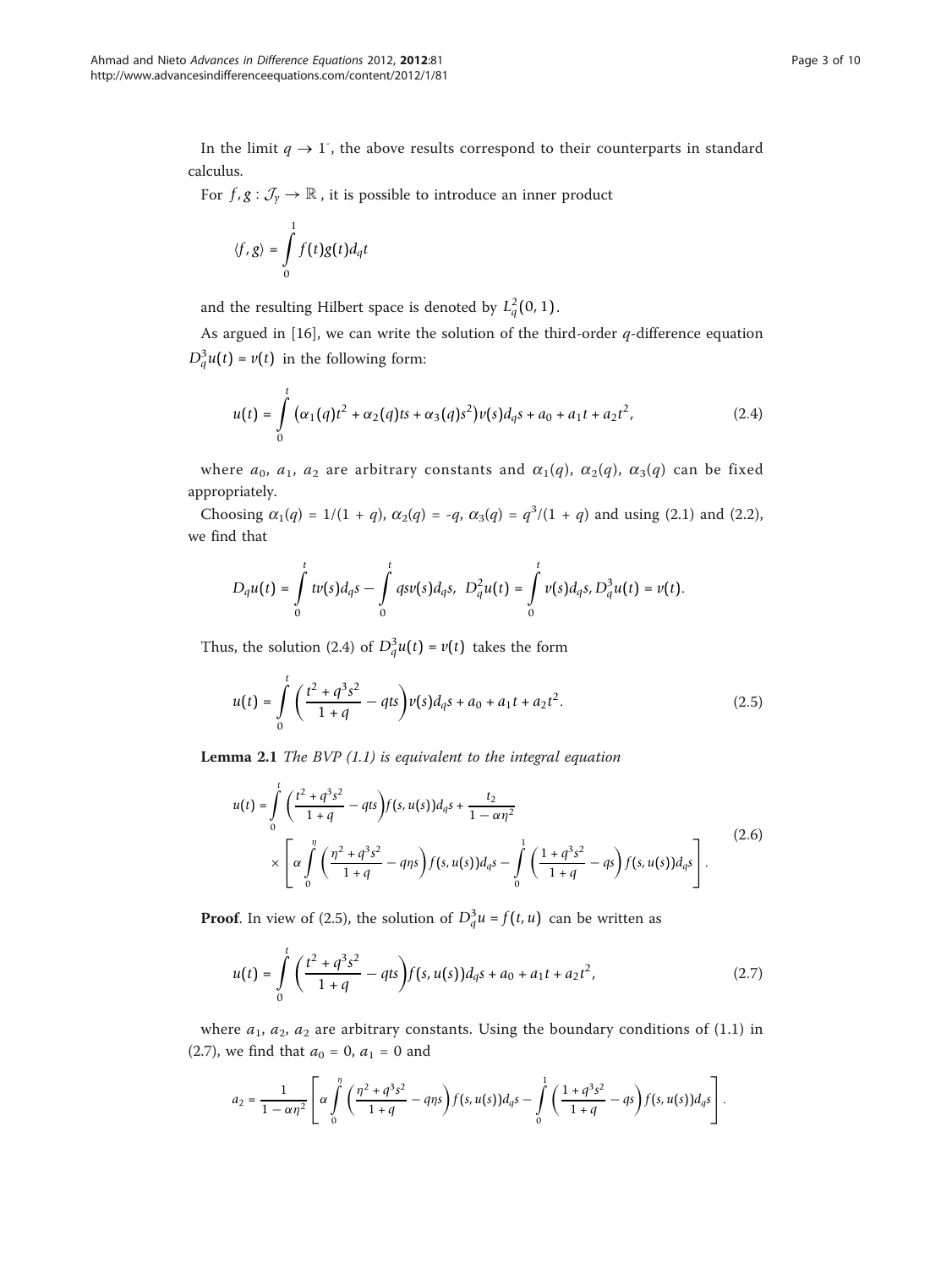Substituting the values of  $a_0$ ,  $a_1$  and  $a_2$  in (2.7), we obtain (2.6). This completes the proof.

We define

$$
G_1 = \max_{t \in I_q} \left\| \int_0^t \frac{(t-s)^2}{2} d_q s + \frac{t^2}{1-\alpha \eta^2} \left[ \alpha \int_0^{\eta} \frac{(\eta-s)^2}{2} d_q s - \int_0^1 \frac{(1-s)^2}{2} d_q s \right] \right\|
$$
  
=  $\max \left\{ \frac{|\gamma| (1+q) q^2}{(1+q+q^2)^4}, \frac{|\alpha| \eta^2 (1-\eta)}{|1-\alpha \eta^2| (1+q) (1+q+q^2)} \right\},$  (2.8)

where

$$
\gamma = \eta + \frac{1-\eta}{1-\alpha\eta^2}.
$$

*Remark* 2.1 For  $q \rightarrow 1$ <sup>-</sup>, equation (2.6) takes the form

$$
u(t) = \int_0^t \frac{(t-s)^2}{2} f(s, u(s)) ds + \frac{t^2}{1 - \alpha \eta^2} \left[ \alpha \int_0^{\eta} \frac{(\eta - s)^2}{2} f(s, u(s)) ds - \int_0^1 \frac{(1 - s)^2}{2} f(s, u(s)) ds \right].
$$

which is equivalent to the solution of a classical third-order nonlocal boundary value problem

$$
u'''(t) = f(t, u(t)), \quad u(0) = 0, \quad u'(0) = 0, \quad u(1) = \alpha u(\eta), \quad 0 \le t \le 1, \quad 0 < \eta < 1. \tag{2.9}
$$

## 3 Existence results

Let  $C_q = C(I_q, \mathbb{R})$  denote the Banach space of all continuous functions from  $I_q \to \mathbb{R}$ endowed with the norm defined by  $||x|| = \sup\{|x(t)| : t \in I_q\}.$ 

**Theorem 3.1** Assume that there exist constants  $M_1 \ge 0$  and  $M_2 > 0$  such that  $M_1G_1$  $\langle 1 \text{ and } |f(t, u)| \leq M_1 |u| + M_2 \text{ for all } t \in I_q, u \in \mathbb{R}, \text{ where } G_1 \text{ is given by (2.8). Then}$ the problem (1.1) has at least one solution.

*Proof.* Let  $B_R \subset C_q$  be a suitable ball with radius  $R > 0$ . Define an operator  $F: \bar{B}_R - C_q$  as

$$
[Fu](t) = \int_{0}^{t} \left( \frac{t^2 + q^3 s^2}{1 + q} - qts \right) f(s, u(s)) d_q s
$$
  
+ 
$$
\frac{t^2}{1 - \alpha \eta^2} \left[ \alpha \int_{0}^{\eta} \left( \frac{\eta^2 + q^3 s^2}{1 + q} - q\eta 2 \right) f(s, u(s)) d_q s
$$
  
- 
$$
\int_{0}^{1} \left( \frac{1 + q^3 s^2}{1 + q} - qs \right) f(s, u(s)) d_q s
$$

In view of Lemma 2.1, we just need to prove the existence of at least one solution *u* ∈  $C_q$  such that *u* =  $Fu$ . Thus, it is sufficient to show that the operator  $F$  satisfies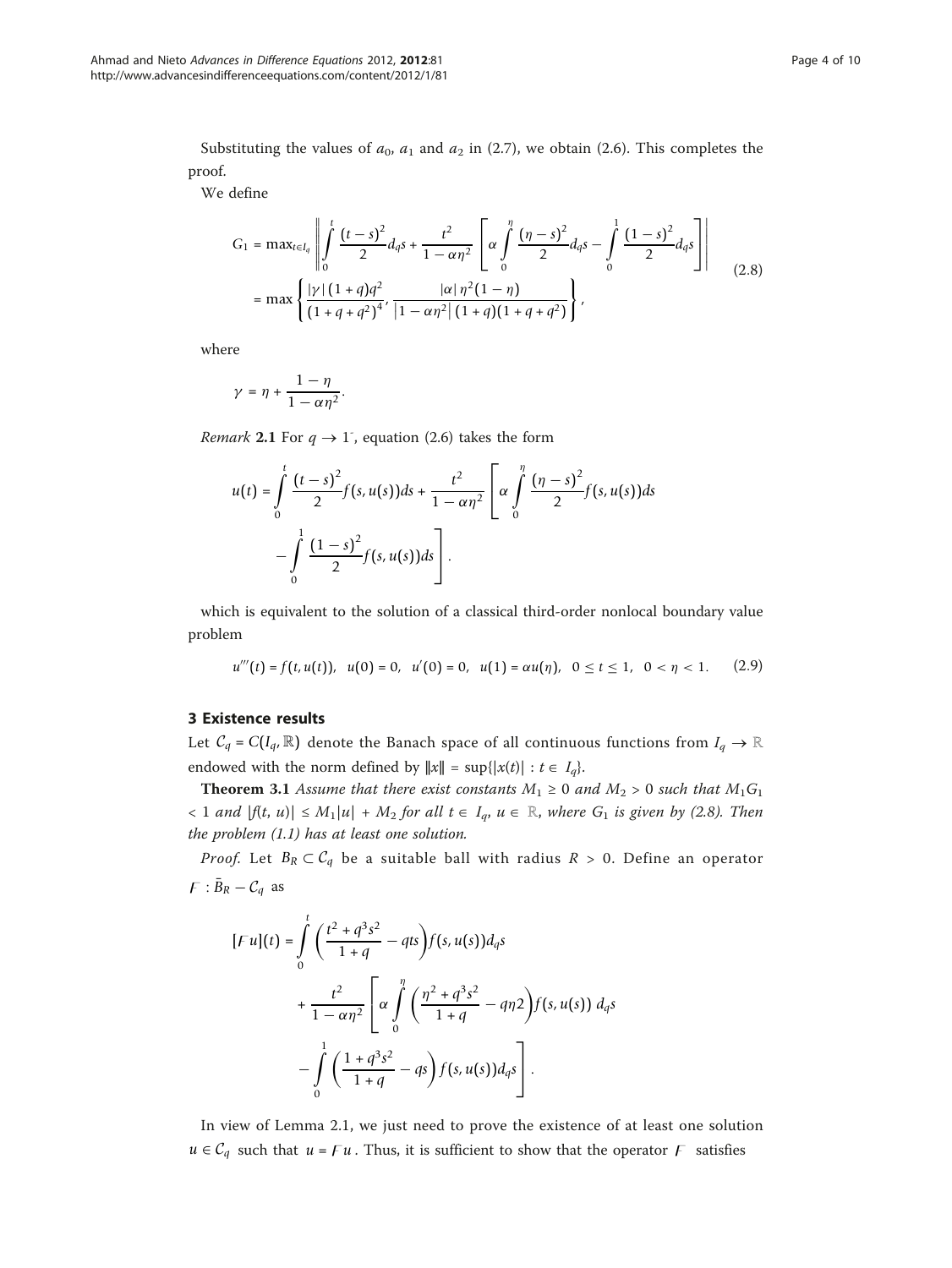$$
u \neq \lambda F u, \quad \forall u \in \partial B_R \text{ and } \forall \lambda \in [0, 1]. \tag{3.1}
$$

Let us define

$$
H\big(\lambda,\gamma\big)=\lambda F u,\;\; u\in \mathcal{C}_q,\quad \lambda\in [0,1].
$$

Then, by Arzela-Ascoli theorem,  $h_{\lambda}(u) = u - H(\lambda, u) = u - \lambda F u$  is completely continuous. If (3.1) is true, then the following Leray-Schauder degrees are well defined and by the homotopy invariance of topological degree, it follows that

$$
deg(h_{\lambda}, B_R, 0) = deg(\mathcal{I} - \lambda F, B_R, 0) = deg(h_1, B_R, 0)
$$
  
= deg(h<sub>0</sub>, B<sub>R</sub>, 0) = deg(\mathcal{I}, B\_R, 0) = 1 \neq 0, 0 \in B\_R,

where  $I$  denotes the unit operator. By the nonzero property of Leray-Schauder degree,  $h_1(t) = u - \lambda F u = 0$  for at least one  $u \in B_R$ . Let us set

 $B_R = \{ u \in C_q : ||u|| < R \},\$ 

where R will be fixed later. In order to prove (3.1), we assume that  $u = \lambda F u$  for some  $\lambda \in [0,1]$  and for all  $t \in I_q$  so that

$$
|u(t)| = |\lambda[Fu](t)| \leq \int_{0}^{t} \left(\frac{t^2 + q^3 s^2}{1 + q} - qts\right) f(s, u(s)) d_q s
$$
  
+ 
$$
\frac{t^2}{1 - \alpha \eta^2} \left[\alpha \int_{0}^{\eta} \left(\frac{\eta^2 + q^3 s^2}{1 + q} - q\eta s\right) f(s, u(s)) d_q s\right]
$$
  
- 
$$
\int_{0}^{1} \left(\frac{1 + q^3 s^2}{1 + q} - s\right) f(s, u(s)) d_q s \right]
$$
  

$$
\leq \left| \int_{0}^{t} \left(\frac{t^2 + q^3 s^2}{1 + q} - qts\right) (M_1 |u(s)| + M_2) d_q s
$$
  
+ 
$$
\frac{t^2}{1 - \alpha \eta^2} \left[\alpha \int_{0}^{\eta} \left(\frac{\eta^2 + q^3 s^2}{1 + q} - q\eta s\right) (M_1 |u(s)| + M_2) d_q s\right]
$$
  
- 
$$
\int_{0}^{1} \left(\frac{1 + q^3 s^2}{1 + q} - s\right) (M_1 |u(s)| + M_2) d_q s \right]
$$
  

$$
\leq (M_1 ||u|| + M_2) \max_{t \in I_q} \left| \int_{0}^{t} \left(\frac{t^2 + q^3 s^2}{1 + q} - s\right) d_q s
$$
  
+ 
$$
\frac{t^2}{1 - \alpha \eta^2} \left[\alpha \int_{0}^{\eta} \left(\frac{\eta^2 + q^3 s^2}{1 + q} - s\right) d_q s - \int_{0}^{1} \left(\frac{1 + q^3 s^2}{1 + q} - s\right) d_q s\right]
$$
  

$$
\leq (M_1 ||u|| + M_2) G_1,
$$

which implies that

$$
||u|| \leq \frac{M_2 G_1}{1 - M_1 G_1}.
$$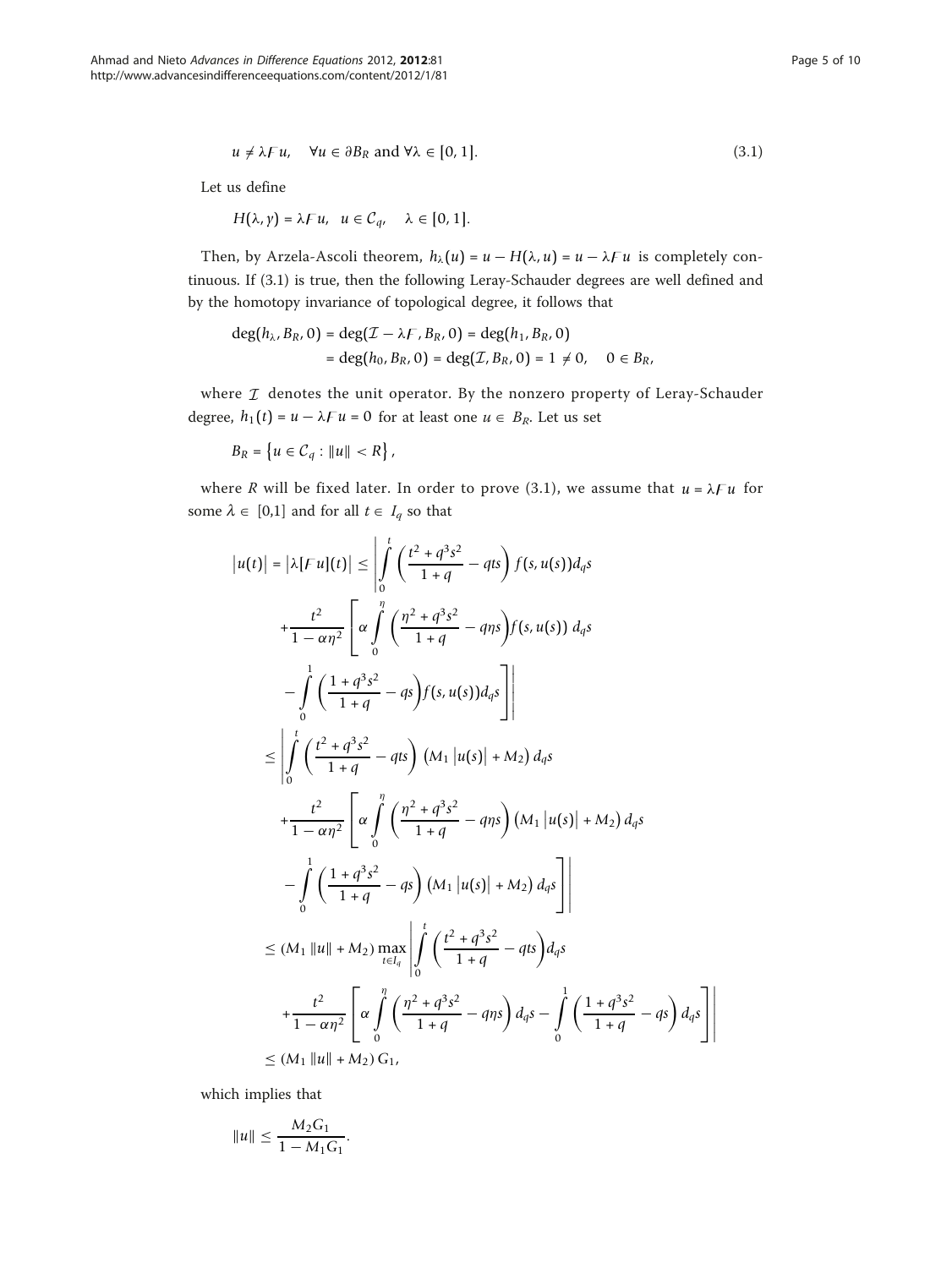Letting 
$$
R = \frac{M_2 G_1}{1 - M_1 G_1} + 1
$$
, (3.1) holds. This completes the proof.

**Theorem 3.2** Let  $f: I_q \times \mathbb{R} \to \mathbb{R}$  be a jointly continuous function satisfying the Lipschitz condition

$$
\left|f(t,u)-f(t,v)\right|\leq L\left|u-v\right|,\quad\forall t\in I_q,\ u,v\in\mathbb{R},
$$

where  $L$  is a Lipschitz constant. Then the boundary value problem  $(1.1)$  has a unique solution provided  $L < 1/G_1$ , where  $G_1$  is given by (2.8).

*Proof.* Let us define an operator  $F : C_q \to C_q$  by

$$
[Fu](t) = \int_{0}^{t} \left( \frac{t^2 + q^3 s^2}{1 + q} - qts \right) f(s, u(s)) d_q s
$$
  
+ 
$$
\frac{t^2}{1 - \alpha \eta^2} \left[ \alpha \int_{0}^{\eta} \left( \frac{\eta^2 + q^3 s^2}{1 + q} - q\eta s \right) f(s, u(s)) d_q s - \int_{0}^{1} \left( \frac{1 + q^3 s^2}{1 + q} - qs \right) f(s, u(s)) d_q s \right].
$$

Let us set  $\max_{t \in I_q} |f(t, 0)| = M$  and choose

$$
r \ge \frac{MG_1}{1 - LG_1} \tag{3.2}
$$

Then we show that  $FB_r \subset B_r$ , where  $B_r = \{u \in C_q : ||u|| \leq r\}$ . For  $u \in B_r$ , we have

$$
||Fu|| = \max_{t \in I_q} \left| \int_0^t \left( \frac{t^2 + q^3 s^2}{1 + q} - qts \right) f(s, u(s)) d_q s
$$
  
+ 
$$
\frac{t^2}{1 - \alpha \eta^2} \left[ \alpha \int_0^{\eta} \left( \frac{\eta^2 + q^3 s^2}{1 + q} - q\eta s \right) f(s, u(s)) d_q s \right]
$$
  
- 
$$
\int_0^1 \left( \frac{1 + q^3 s^2}{1 + q} - qs \right) f(s, u(s)) d_q s \right]
$$
  
= 
$$
\max_{t \in I_q} \left| \int_0^t \left( \frac{t^2 + q^3 s^2}{1 + q} - qts \right) \left[ (f(s, u(s)) - f(s, 0)) + f(s, 0) \right] d_q s \right|
$$
  
+ 
$$
\frac{t^2}{1 - \alpha \eta^2} \left[ \alpha \int_0^{\eta} \left( \frac{\eta^2 + q^3 s^2}{1 + q} - q\eta s \right) \left[ (f(s, u(s)) - f(s, 0)) + f(s, 0) \right] d_q s \right]
$$
  
- 
$$
\int_0^1 \left( \frac{1 + q^3 s^2}{1 + q} - qs \right) \left[ (f(s, u(s)) - f(s, 0)) + f(s, 0) \right] d_q s \right]
$$
  

$$
\le (L ||u|| + M |) \max_{t \in I_q} \left| \int_0^t \left( \frac{t^2 + q^3 s^2}{1 + q} - qts \right) d_q s
$$
  
+ 
$$
\frac{t^2}{1 - \alpha \eta^2} \left[ \alpha \int_0^{\eta} \left( \frac{\eta^2 + q^3 s^2}{1 + q} - q\eta s \right) d_q s - \int_0^1 \left( \frac{1 + q^3 s^2}{1 + q} - qs \right) d_q s \right]
$$
  

$$
\le G_1 (L_f + M) \le r.
$$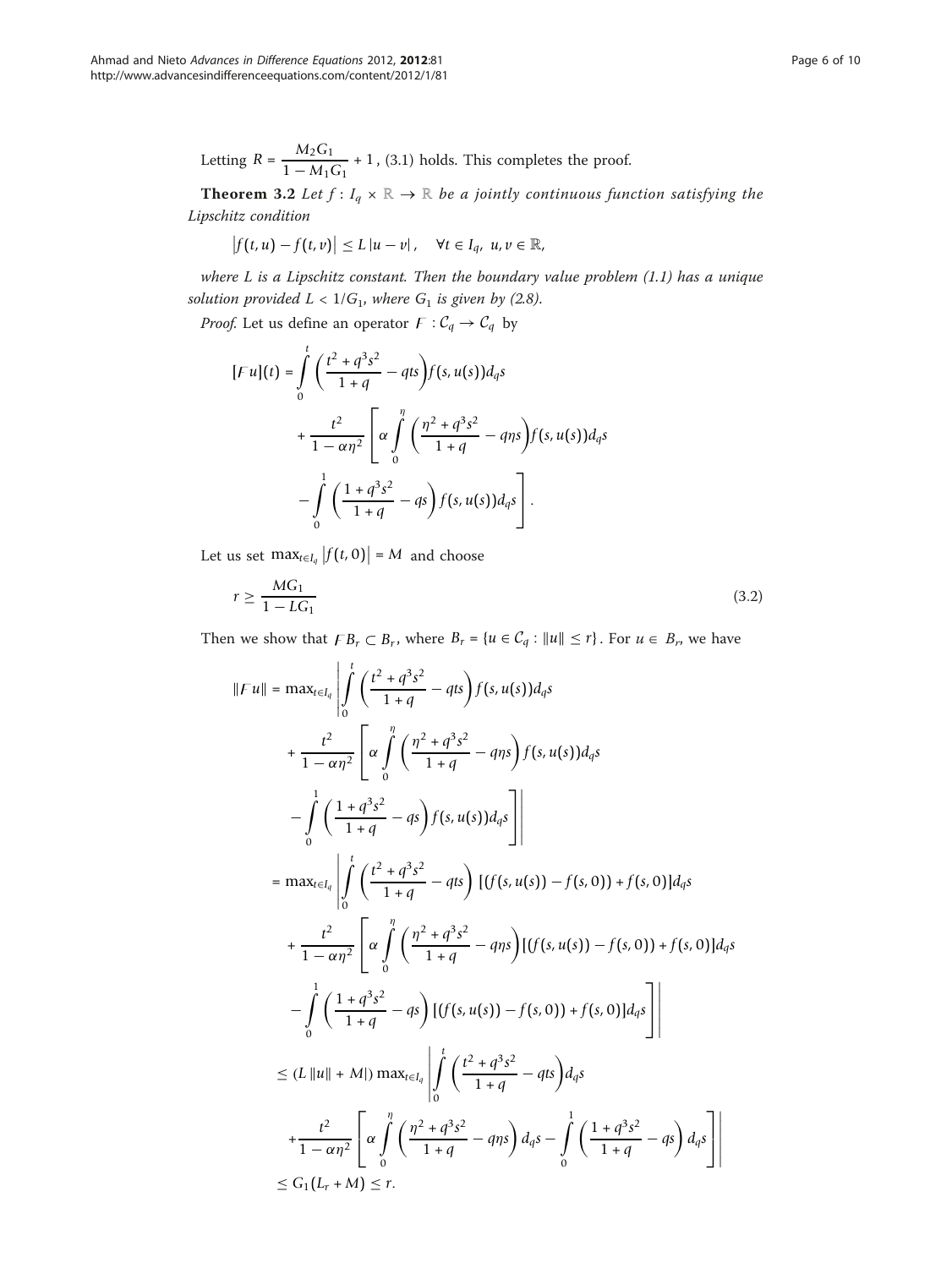where we have used (3.2). Now, for  $u, v \in \mathbb{R}$ , we obtain

$$
||Fu - Fu||
$$
  
\n
$$
= \max_{t \in I_q} |[Fu](t) - [Fu](t)|
$$
  
\n
$$
\leq \max_{t \in I_q} \left| \int_0^t \left( \frac{t^2 + q^3 s^2}{1 + q} - qts \right) f(s, u(s)) d_q s \right|
$$
  
\n
$$
+ \frac{t^2}{1 - \alpha \eta^2} \left[ \alpha \int_0^{\eta} \left( \frac{\eta^2 + q^3 s^2}{1 + q} - q\eta s \right) f(s, u(s)) d_q s \right|
$$
  
\n
$$
- \int_0^1 \left( \frac{1 + q^3 s^2}{1 + q} - qs \right) f(s, u(s)) d_q s \right|
$$
  
\n
$$
\leq L \max_{t \in I_q} \left| \int_0^t \left( \frac{t^2 + q^3 s^2}{1 + q} - qts \right) d_q s
$$
  
\n
$$
+ \frac{t^2}{1 - \alpha \eta^2} \left[ \alpha \int_0^{\eta} \left( \frac{\eta^2 + q^3 s^2}{1 + q} - q\eta s \right) d_q s - \int_0^1 \left( \frac{1 + q^3 s^2}{1 + q} - qs \right) d_q s \right] ||u - v||
$$
  
\n
$$
\leq LC_1 ||u - v||.
$$

As  $L < 1/G_1$ , therefore F is a contraction. Thus, the conclusion of the theorem follows by Banach's contraction mapping principle. This completes the proof.

To prove the next existence result, we need the following known fixed point theorem due to Krasnoselskii [[18\]](#page-9-0).

Theorem 3.3 Let *M* be a closed convex and nonempty subset of a Banach space X. Let A, B be the operators such that (i)  $Ax + By \in M$  whenever  $x, y \in M$ ; (ii) A is compact and continuous; (iii) B is a contraction mapping. Then there exists  $z \in M$  such that  $z = Az + Bz$ .

**Theorem 3.4** Assume that  $f: I_q \times \mathbb{R} \to \mathbb{R}$  is a continuous function such that

$$
\left|f(t,u)-f(t,v)\right|\leq L\left|u-v\right|,\quad\forall t\in I_q,\ \ u,v\in\mathbb{R}.\tag{3.3}
$$

Furthermore,  $|f(t, u)| \leq \mu(t)$ ,  $\forall (t, u) \in I_q \times \mathbb{R}$ , with  $\mu \in C(I_q, \mathbb{R}^+)$ . Then the boundary value problem (1.1) has at least one solution on  $I_q$  if

$$
\frac{|1 - \alpha \eta^3|}{|1 - \alpha \eta^2| (1 + q)(1 + q + q^2)} < 1.
$$
\n(3.4)

*Proof.* Letting  $\sup_{t \in I_q} |\mu(t)| = ||\mu||$ , we fix  $\bar{r} \ge ||\mu|| G_1$  ( $G_1$  is given by (2.8) and consider  $B_{\bar{r}} = \{u \in \mathbb{R} : ||u|| \leq \bar{r}\}\$ . We define the operators  $\mathcal{P}_1$  and  $\mathcal{P}_2$  on  $B_{\bar{r}}$  as

$$
[\mathcal{P}_1 u](t) = \int_0^t \left( \frac{t^2 + q^3 s^2}{1 + q} - qts \right) f(s, u(s)) d_q s,
$$
  

$$
[\mathcal{P}_2 u](t) = \frac{t^2}{1 - \alpha \eta^2} \left[ \alpha \int_0^{\eta} \left( \frac{\eta^2 + q^3 s^2}{1 + q} - q\eta s \right) f(s, u(s)) d_q s - \int_0^1 \left( \frac{1 + q^3 s^2}{1 + q} - qs \right) f(s, u(s)) d_q s \right].
$$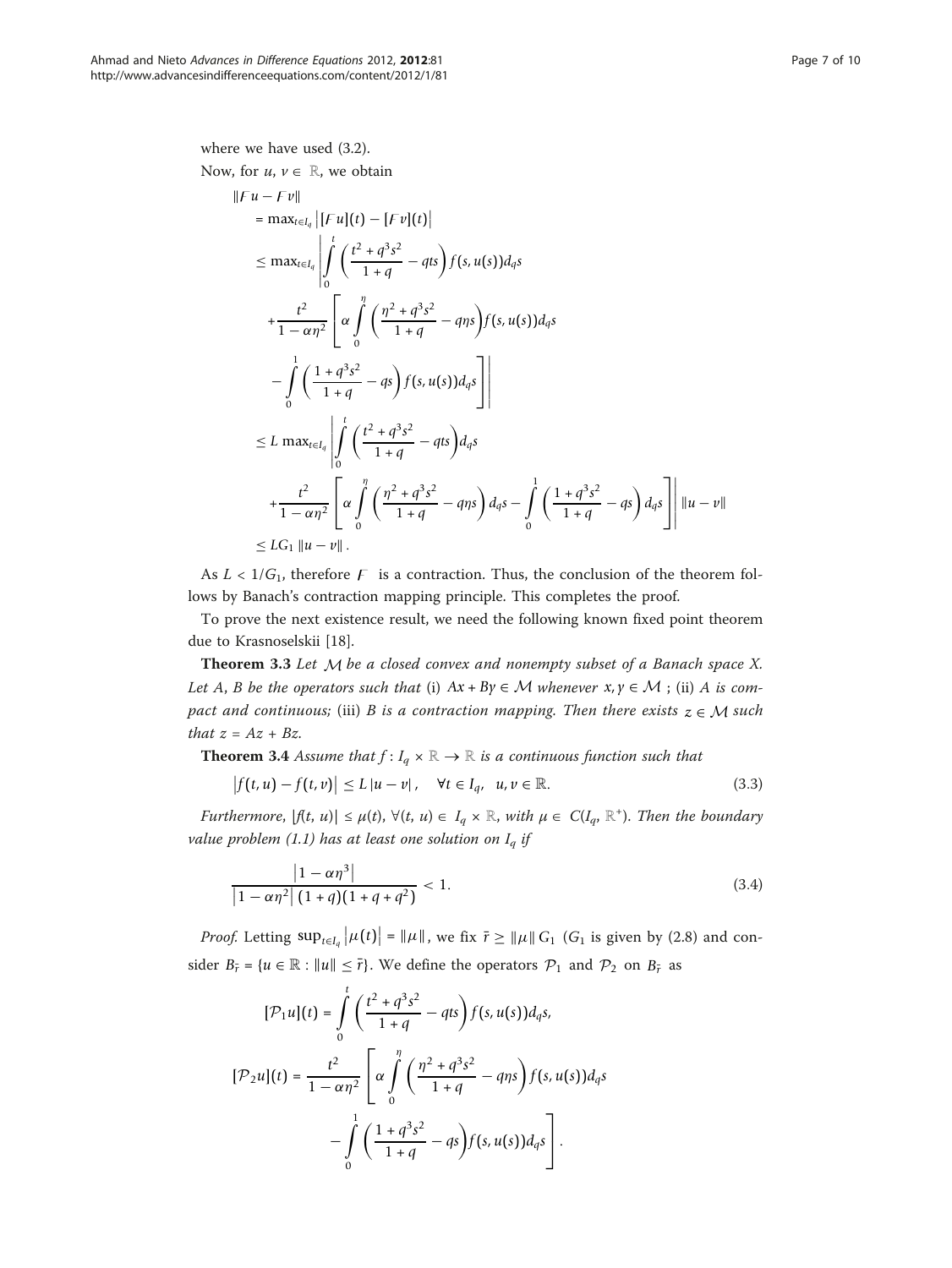For  $u, v \in B_{\tilde{r}}$ , we find that

$$
\|P_1 u + P_2 v\|
$$
  
\n
$$
\leq \|\mu\| \max_{t \in I} \left| \int_0^t \left( \frac{t^2 + q^3 s^2}{1 + q} + q t s \right) d_q s \right|
$$
  
\n
$$
+ \frac{t^2}{1 - \alpha \eta^2} \left[ \alpha \int_0^{\eta} \left( \frac{\eta^2 + q^3 s^2}{1 + q} - q \eta s \right) d_q s - \int_0^1 \left( \frac{1 + q^3 s^2}{1 + q} - q s \right) d_q s \right] \right|
$$
  
\n
$$
= \|\mu\| G_1 \leq \bar{r}.
$$

Thus,  $\mathcal{P}_1 u + \mathcal{P}_2 v \in B_{\bar{r}}$ . It follows from (3.3) and (3.4) that  $\mathcal{P}_2$  is a contraction mapping. Continuity of f implies that the operator  $P_1$  is continuous. Also,  $P_1$  is uniformly bounded on  $B_{\bar{r}}$  as

$$
\|\mathcal{P}_1 u\| \leq \frac{1}{(1+q)(1+q+q^2)}.
$$

Now we prove the compactness of the operator  $P_1$ .

In view of  $(H_1)$ , we define  $\sup_{(t,u)\in I_q\times B_r} |f(t,u)| = f$ , and consequently we have

$$
\begin{split}\n\left|\left[\mathcal{P}_{1}u\right](t_{1}) - \left[\mathcal{P}_{1}u\right](t_{2})\right| \\
&= \left|\int_{0}^{t_{1}} \left(\frac{t_{1}^{2} + q^{3}s^{2}}{1 + q} - qt_{1}s\right) f(s, u(s)) d_{q}s - \int_{0}^{t_{2}} \left(\frac{t_{2}^{2} + q^{3}s^{2}}{1 + q} - qt_{2}s\right) f(s, u(s)) d_{q}s \right| \\
&+ \frac{\left(t_{1}^{2} + t_{2}^{2}\right)}{1 - \alpha\eta^{2}} \left[\alpha \int_{0}^{\eta} \left(\frac{\eta^{2} + q^{3}s^{2}}{1 + q} - q\eta^{2}\right) f(s, u(s)) d_{q}s - \int_{0}^{1} \left(\frac{1 + q^{3}s^{2}}{1 + q} - qs\right) f(s, u(s)) d_{q}s\right]\right| \\
&\leq \bar{f} \left|\int_{0}^{t_{1}} \frac{(t_{1} - t_{2})[t_{1} + t_{2} - q(1 + q)s]}{1 + q} d_{q}s - \int_{t_{1}}^{t_{2}} \left(\frac{t_{2}^{2} + q^{3}s^{2}}{1 + q} - qt_{2}s\right) d_{q}s \right| \\
&+ \frac{\left(t_{1}^{2} - t_{2}^{2}\right)}{1 - \alpha\eta^{2}} \left[\alpha \int_{0}^{\eta} \left(\frac{\eta^{2} + q^{3}s^{2}}{1 + q} - q\eta s\right) d_{q}s - \int_{0}^{1} \left(\frac{1 + q^{3}s^{2}}{1 + q} - qs\right) d_{q}s\right]\right|, \n\end{split}
$$

which is independent of u and tends to zero as  $t_2 \rightarrow t_1$ . So  $\mathcal{P}_1$  is relatively compact on  $B_{\bar{r}}$ . Hence, by the Arzelá-Ascoli Theorem,  $\mathcal{P}_1$  is compact on  $B_{\bar{r}}$ . Thus all the assump tions of Theorem 3.3 are satisfied. So the conclusion of Theorem 3.3 implies that (1.1) has at least one solution on  $I_q$ . This completes the proof.

Remark 3.1 In the limit  $q \to 1$ , our results reduce to the ones for a classical thirdorder nonlocal nonlinear boundary value problem (2.9).

Example 3.1. Consider the following problem

$$
\begin{cases}\nD_{\frac{1}{2}}^{3}u(t) = \frac{M_{1}}{(2\pi)}\sin(2\pi u) + \frac{|u|}{1+|u|} + t^{2}, & t \in [0,1]_{1/2}, \\
u(0) = 0, & D_{\frac{1}{2}}u(0) = 0, \quad u(1) = 2u(1/2).\n\end{cases}
$$
\n(3.5)

Here  $q = 1/2$  and  $M_1$  will be fixed later. Observe that

$$
\left|f(t,u)\right| = \left|\frac{M_1}{(2\pi)}\sin(2\pi u) + \frac{|u|}{1+|u|} + t^2\right| \le M_1 \left|u\right| + 2,
$$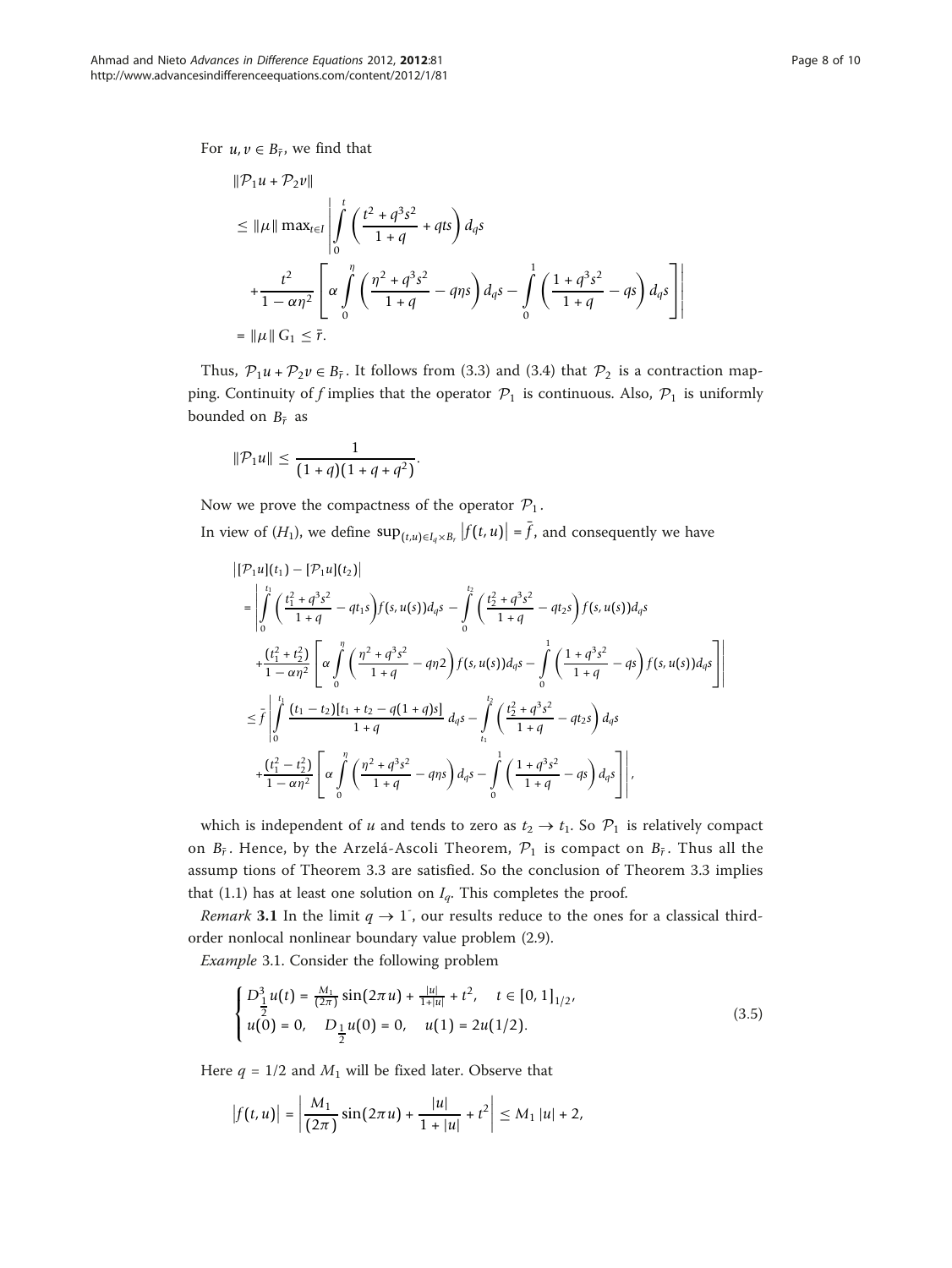and

$$
G_1 = \max \left\{ \frac{|\gamma| \left(1+q\right) q^2}{\left(1+q+q^2\right)^{4}}, \frac{|\alpha| \eta^2 (1-\eta)}{\left|1-\alpha \eta^2\right| \left(1+q\right) \left(1+q+q^2\right)} \right\}
$$

$$
= \frac{|\alpha| \eta^2 (1-\eta)}{\left|1-\alpha \eta^2\right| \left(1+q\right) \left(1+q+q^2\right)} = 4/21.
$$

Clearly  $M_2 = 2$  and we can choose  $M_1 < \frac{1}{G_1} = 21/4$ . Thus, Theorem 3.1 applies to

the problem (3.5).

Example 3.2. Consider the following problem with unbounded nonlinearity

$$
\begin{cases}\nD_{\frac{1}{2}}^{3}u(t) = 5u + \cos u + (u^{2}/(1+u^{2})), & t \in [0,1]_{1/2}, \\
u(0) = 0, & D_{\frac{1}{2}}u(0) = 0, \quad u(1) = 2u(1/2).\n\end{cases}
$$
\n(3.6)

Clearly

$$
\left|f(t,u)\right| = \left|5u + \cos u + \left(u^2/(1+u^2)\right)\right| \le 5 |u| + 2,
$$

with  $M_1 = 5 < 1/G_1 = 21/4$  ( $G_1$  is given in Example 3.1) and  $M_2 = 2$ . Thus, by the conclusion of Theorem 3.1, the problem (3.6) has a solution.

Example 3.3. Consider

$$
\begin{cases}\nD_{\frac{3}{4}}^{3}u(t) = L\left(\cos t + \tan^{-1} u\right), & t \in [0, 1]_{3/4}, \\
u(0) = 0, & D_{\frac{3}{4}}u(0) = 0, \quad u(1) = u(1/4).\n\end{cases}
$$
\n(3.7)

With  $f(t, u) = L (\cos t + \tan^{-1} u)$ , we find that

$$
|f(t, u) - f(t, v)| \le L |\tan^{-1} u - \tan^{-1} v| \le L |u - v|
$$

and

$$
G_1 = \max \left\{ \frac{|\gamma| \left(1+q\right) q^2}{\left(1+q+q^2\right)^{4}}, \frac{|\alpha| \eta^2 (1-\eta)}{\left|1-\alpha \eta^2\right| \left(1+q\right) \left(1+q+q^2\right)} \right\}
$$

$$
= \frac{|\gamma| \left(1+q\right) q^2}{\left(1+q+q^2\right)^{4}} = \frac{86704128}{2398926080}.
$$

Fixing  $L < \frac{1}{G_1} \approx 27.668$ , it follows by Theorem 3.2 that the problem (3.7) has a

unique solution.

#### Acknowledgements

The research of Bashir Ahmad was supported by Deanship of Scientific Research (DSR), King Abdulaziz University, Jeddah, Saudi Arabia. The authors thank the reviewers for their useful comments.

#### Author details

<sup>1</sup>Department of Mathematics, Faculty of Science, King Abdulaziz University, P.O. Box 80203, Jeddah 21589, Saudi Arabia <sup>2</sup>Departamento de Análisis Matemático, Facultad de Matemáticas, Universidad de Santiago de Compostela 15782 Santiago, Spain

#### Authors' contributions

Each of the authors, BA and JJN contributed to each part of this study equally and read and approved the final version of the manuscript.